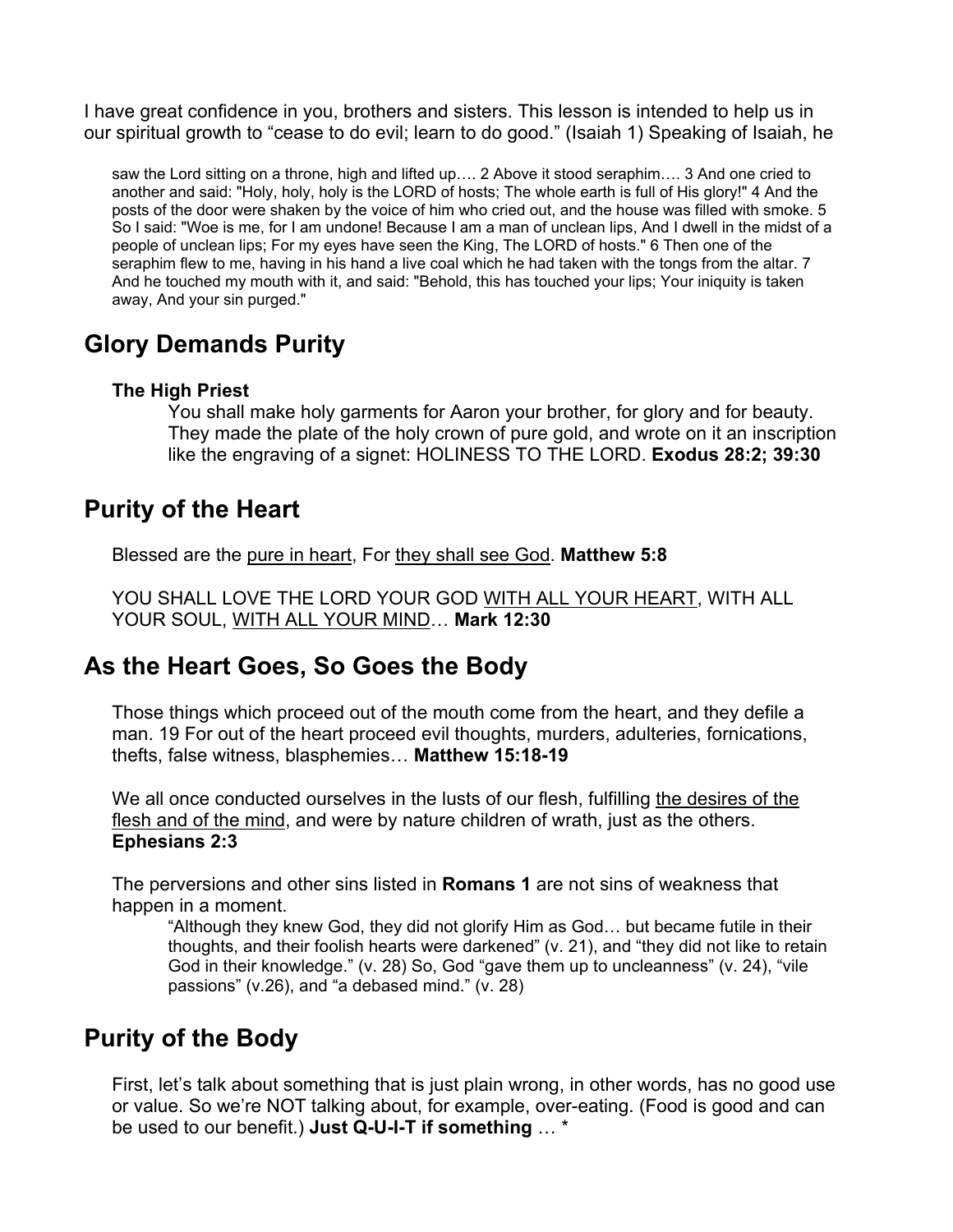Q) . . . is **Questionable**. The very fact that many people consider it morally wrong casts a dark shadow of doubt over it. **Romans 14:23** teaches that "whatever is not of faith is sin." For something to be "of faith" in the context of Romans 14 there cannot be any doubt about it in the person's mind. Unless you believe beyond a shadow of a doubt that **it's right** to do what you're doing, you have doubt, and so **you sin** *if you do it* and are keeping company with people who have "defiled their mind and conscience. They profess to know God, but in works they deny Him, being abominable, disobedient, and disqualified for every good work." (Titus 1:15-16)

 U) . . . is **Unhealthy**. Harming the body is sinful. I've talked with Christians who are caught up in addiction. The first thing they admit to me is,

Your body is the temple of the Holy Spirit who is in you, whom you have from God, and you are not your own? 20 For you were bought at a price…. **1 Corinthians 6:19-20**

The church is the temple of the Holy Sprit (1 Cor. 3:16), but a Christian's **physical body** is**, too!** The passage continues, "Therefore glorify God in your body and in your spirit, which are God's." (1 Cor. 6:20)

 I) . . . is **Influential**. "Your actions speak so loudly that I can't hear what you're saying." The goal that Paul set for Titus:

In all things showing yourself to be a pattern [or, example] of good works; in doctrine showing integrity, reverence, incorruptibility, sound speech that cannot be condemned, that one who is an opponent may be ashamed, having nothing evil to say of you. (**Titus 2:7-8**)

You can judge something's influence by whether or not you'd want your kids to know you do it. If you try to hide it from your brethren, your conscience has spoken (is screaming at you).

 T) . . . **Takes over**. Addiction. Paul said, "All things are lawful for me, but I will not be brought under the power of any." (**1 Corinthians 6:12**) Even wholesome things become evil when allowed to take us over. (Reference the recent sermon on spiritual idolatry.)

Now let's talk about things that are mostly good, but have some bad in them. *Illustration of what we tolerate*: **A plate of dirty food**. A fine plate

of food. We would not tolerate a hair, a speck of dirt. And while we would never eat a plate of dirt, sometimes, spiritually, we tolerate whole spoonfuls of dirt. *How? "I'll eat around the dirt." "I don't mind the taste (or crunch)."* 

*"I'll chew softly and swallow fast."* 

*"It's not bad for me."* 

We expose our hearts. The music we listen to – "I just listen to the music." The TV and movies we watch and recommend – "It didn't have that much cussing… did it?" [Story on self about violent movies changing my speech.] The internet sites we visit.

**We defile our hands.** When we touch think that we shouldn't, go places we have no business going, eat and drink things that are unhelpful, etc. we are spooning dirt onto our plates and eating. *Do we invent ways to tolerate it?*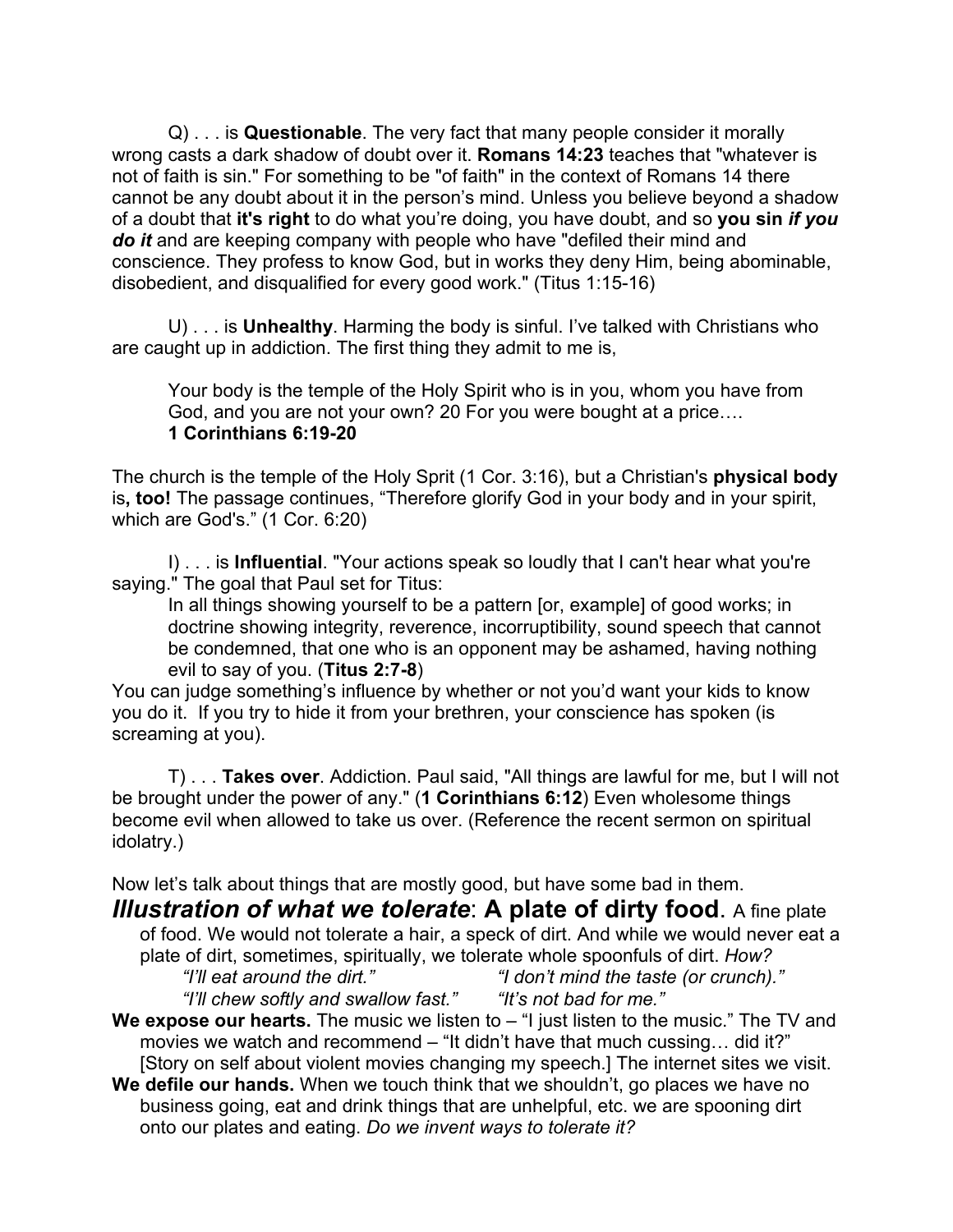## **Resistance is…. Pitiful.**

Some things are just plain unhealthy in ANY measure. (See above to Q-U-I-T.) Other things become unhealthy when not properly handled. "Glorify God in your body." Now we MAY BE talking about over-eating! But I don't want to talk about portion sizes and metabolism and genetics of our "containers." I want us to think about **the heart that is behind our behaviors**. We build up our defenses, and we build fences.

- Are we blind to a problem? We **stay crazy-busy** in hopes we won't think about it very often.
- Do we have a limited vision of how to glorify God in our bodies? We **look at people who are on or below our level** so we never feel pressured to improve.
- We **focus on the good that we have done**… so we don't have to go to the next level! (In other words, we **stop trying!**)
- Are we so **prideful** that we will not ask for help?
	- o Do **we think Christ cannot help** us control our habits? Do we neglect to pray for his help? (**1 Peter 5:8; Philippians 4:6, 13**)
	- o Are we **embarrassed** about asking for our brethren's help? Confess your trespasses to one another, and pray for one another, that you may be healed. The effective, fervent prayer of a righteous man avails much. **James 5:16**
- We **shy away from relationships** so no one will feel comfortable bringing it up.
- We **use humor** to avoid being sober-minded about the topic. "I discipline my body and keep it under control, lest after preaching to others I myself should be disqualified." (**1 Cor. 9:27 ESV**) "Discipline" comes from a boxing term meaning "to hit under the eye," that is, "buffet" or "disable." Oh, bu'ffet, buffet'…. I buffet' my body daily," hahaha.
- Are we weak-willed? We **refuse to consider harsh measures** to get control of our behaviors and habits, then we run to the *other* extreme, and can't imagine any solution. ("Strain out a gnat" – "I don't HAVE to do THAT hard thing to control my habits!" and "swallow a camel.") I've heard people read Jesus' command: "If your eye causes you to sin, pluck it out and cast it from you." (**Matthew 18:9**)
	- o It does not mean to do that *literally*. After all, you could still look on a woman to lust after her with your other eye, and lust begins in the heart, anyway.
	- o *Why do we even put forth that disclaimer?* Are we actually afraid someone would take Jesus literally and mutilate themselves? Do we miss the point that Jesus is commanding harsh measures in order to avoid being cast into hell fire?
- What would you consider a harsh measure? Fasting? (**Matthew 6:16**)
	- o It helps us practice self-control. (**2 Peter 1:6**)
	- o It helps us humble ourselves before God.
	- o It has physical benefits, too.
		- "But we don't have to!"

#### **We laugh off buffeting our body**, **we focus on what plucking out an eye does NOT mean, and we dismiss fasting because we don't HAVE to.**

 Okay, how about "Those who are Christ's have crucified the flesh with its passions and desires"? (**Galatians 5:24**)